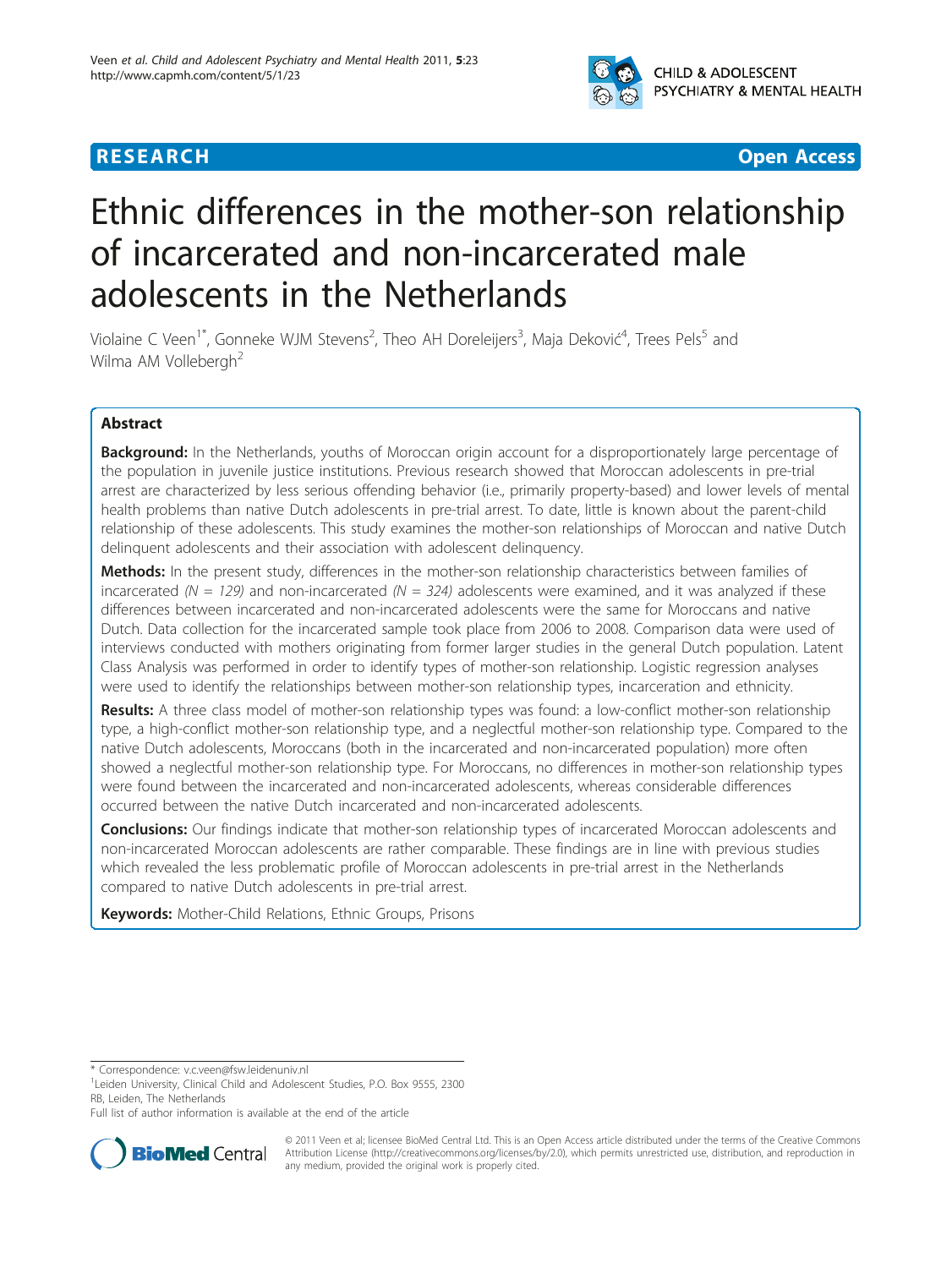#### Background

In Western societies, youths belonging to an ethnic minority group are disproportionally likely to become engaged in criminal behavior [[1](#page-8-0)-[4\]](#page-8-0). For instance in the US, African-American youth aged 10 to 17 years represent only 15% of their age group, but they account for 26% of juvenile arrest rates and 32% of delinquency referrals to juvenile court. Likewise, in European countries, ethnic minority youths such as West Indians in England and Algerians in France, are clearly overrepresented in juvenile justice institutions [\[4](#page-8-0)]. In the Netherlands, youth of Moroccan origin is by far the most conspicuous ethnic group in this respect, with 3% percent in the total population of youth aged 10 to 20 years, but over 25% percent of the total population of incarcerated youth [\[5](#page-8-0)].

In a previous study, it was found that Moroccan adolescents in pre-trial arrest in the Netherlands represent a specific offender type [[6\]](#page-8-0). Analyses of criminal record data showed that Moroccan adolescents compared to Dutch native adolescents in pre-trial arrest, were more often incarcerated for property-based offences with or without violence, and less often for violent and sexual offences and for arson. In addition, it is worth noting that in general, the violence used in property offences involving violence, often is relatively light [[7\]](#page-8-0). In about 50% of the cases, the violence used consists of threats in order to obtain property, and in many other cases, light violence is used in order to escape from the crime scene or to flee from the police. Thus, the study examining Moroccan adolescents in pre-trial arrest clearly indicated that a considerable amount of Moroccan adolescents were incarcerated for less serious offences than their Dutch native peers in pre-trial arrest. Moreover, these Moroccan incarcerated adolescents showed lower levels of mental health problems than native Dutch incarcerated adolescents [[8](#page-8-0)]. Compared to Moroccan adolescents in the general population, incarcerated Moroccan adolescents showed higher levels of internalizing and externalizing behavior, but this difference between the general and incarcerated population was much larger for native Dutch adolescents, with native Dutch incarcerated revealing the highest levels of problem behavior. In the current study, we compare the motherson relationship of Moroccan and native Dutch incarcerated and non-incarcerated male adolescents.

#### Parenting and delinquency

There is substantial evidence that a positive parent-adolescent relationship consisting of a combination of parental supervision and support protects adolescents against delinquency [[9,10](#page-8-0)]). In criminological theories, absence of these parenting behaviors is even considered as a strong predictor of juvenile delinquency. Up till now, most research exploring the link between family functioning and juvenile delinquency in general, focuses on the impact of discipline methods and parental monitoring. These studies showed that adolescents who often have conflicts with their parents, or who receive little parental support, are at increased risk of juvenile delinquency [\[10,11](#page-8-0)]. In addition, low levels of parental monitoring and high levels of harsh parental disciplining are related to high levels of delinquent behavior in adolescents [\[12-14](#page-8-0)].

However, since parental discipline may be perceived differently in groups originating from various cultures, it has also been suggested that the association between parental discipline and delinquency may vary across cultural groups [[15\]](#page-8-0). There is some empirical evidence that the relationship between parental discipline and externalizing behavior is absent or even negative for African-American adolescents, whereas a positive relationship was found for Caucasians [[16](#page-8-0)]. In addition, parental monitoring may have a stronger effect on adolescent delinquency in groups belonging to the ethnic minority than to the ethnic majority. That is, ethnic minority members often live in relatively economically deprived and disorganized neighborhoods, and the protective effect of parental monitoring to adolescent delinquency may be even stronger in such circumstances [[14,17\]](#page-8-0). In accordance, it was found that a lack of parental monitoring was a stronger predictor of adolescent offending for adolescents belonging to ethnic minority groups than for Caucasians [[18](#page-8-0)-[20\]](#page-8-0). However, other studies showed that these ethnic differences are rather small [[21](#page-8-0),[22](#page-9-0)]. Thus, as findings on ethnic differences in the relationship between parenting and delinquency are inconsistent, general conclusions based on previous findings may be questionable, and further research on this subject is needed.

#### Parenting in Moroccan families in the Netherlands

Moroccans belong to one of the largest immigrant groups in the Netherlands. Migration began in the 1960s when Moroccan men were recruited for working in the Dutch labor market. Since then, many of these labor migrants brought their families to the Netherlands and stayed permanently. Nowadays, about 40% of the Moroccan immigrants are born in the Netherlands. Moroccans belong to the least privileged migrant groups in the Netherlands, and public opinion clearly reflects this marginal status [[23](#page-9-0)-[25](#page-9-0)]. The Moroccan culture is characterized by an emphasis on the collective interest of the family, and compliance to parents and older family members [\[26](#page-9-0)]. Findings from small-scale, qualitative studies indicate that the parenting style of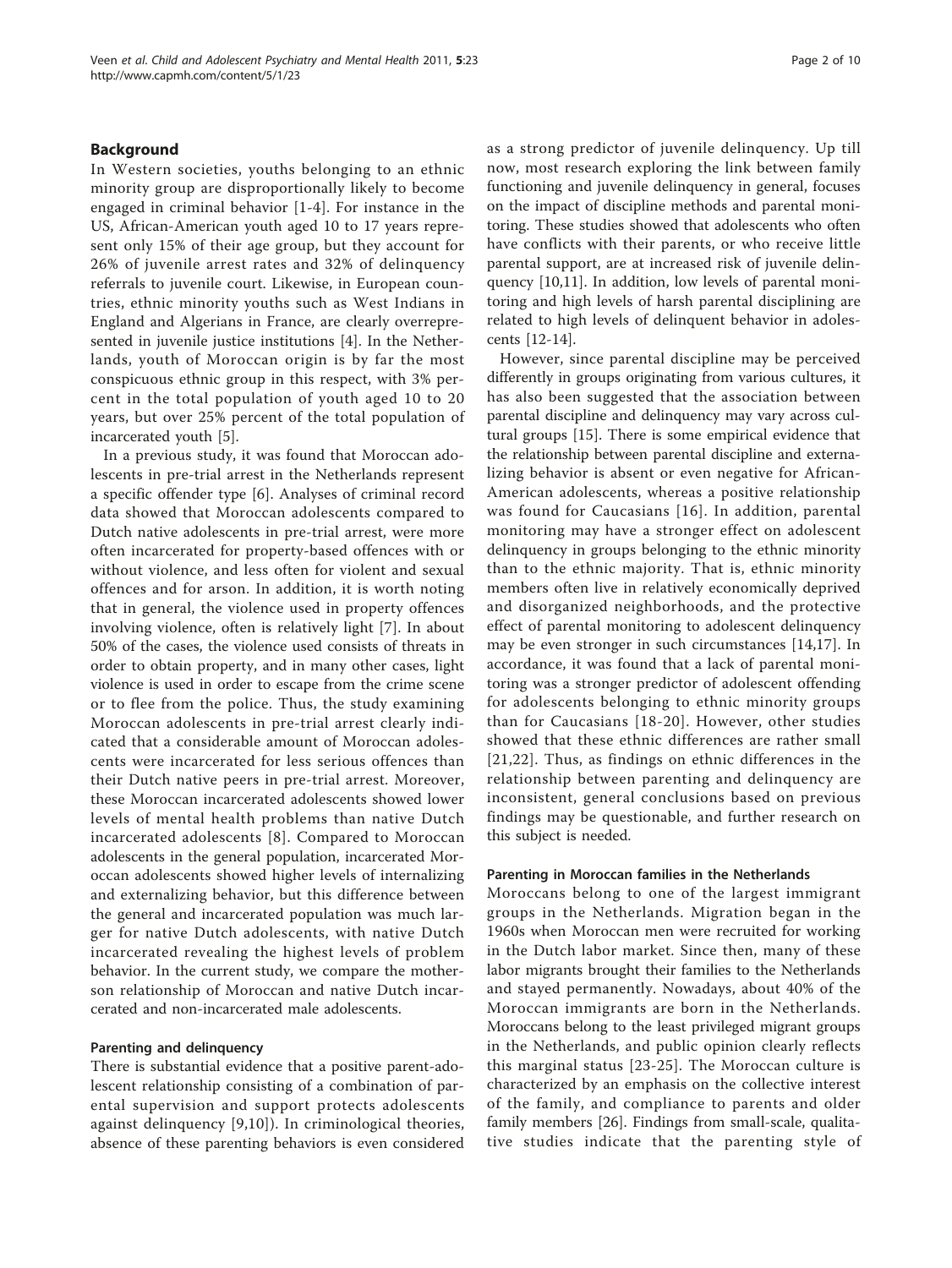Moroccan parents on average is characterized by more authoritarian discipline than the parenting style of Dutch parents [[27](#page-9-0)]. Furthermore, it was found that Moroccan parents less often monitor, control and support their children when they reach adolescence [\[27-29](#page-9-0)]. Possibly, Moroccan parents consider the upbringing of their children completed at an earlier stage than Dutch parents. A previous large-scale study in Moroccan families in the Netherlands revealed positive correlations between parental affection and discipline, which may imply that parental strictness entails elements of parental interest and warmth in this ethnic group [[26\]](#page-9-0). This may have implications for the relationship between parental discipline and problem behavior. Indeed, this study revealed no association between parental discipline and internalizing problems. The former indicated that there may be considerable differences in the upbringing and the relationship between parenting and delinquency for Moroccan compared to native Dutch families in the Netherlands.

#### Limitations of former research

Economic disadvantage is related to negative parenting behaviors such as high levels of strict discipline and low levels of parental warmth [e.g., [[17](#page-8-0)]]. As socio-economic conditions of ethnic minority groups are relatively unfavorable, it is of importance to take this factor into account when examining ethnic differences the association between parenting and juvenile delinquency. Former studies in various ethnic populations have often overlooked socio-economic status as a factor in their analyses. Furthermore, previous research focused on different independent parenting variables (e.g., discipline methods, parental monitoring) in relation to juvenile delinquency, using a variable-centered approach. This is a limitation, as this approach does not capture overall family patterns [[30](#page-9-0)]. Also, most former studies were conducted in the general population using self-report delinquency measures. Since underreporting of (serious) delinquent behavior may be relatively common in selfreport studies, and general population studies may not have been able to include large numbers of adolescents who show serious delinquent behavior, previous studies show important limitations in this respect as well [[31](#page-9-0)].

#### The present study

This study examines the mother-son relationships of Moroccan and native Dutch delinquent adolescents using an incarcerated sample and comparison samples from the general population. Socio-economic status of the participants is taken into account in all analyses. In the present study, a typological approach is used in which different family types are identified and their association with adolescent delinquency is examined.

Three research questions are addressed in this study. First, what patterns of mother-son relationship characteristics can be identified in a population of incarcerated and non-incarcerated adolescents in the Netherlands? Second, how do patterns of mother-son relationship characteristics in families of incarcerated adolescents compare to patterns of parenting in families of nonincarcerated adolescents? Third, are these differences the same across ethnic groups (Moroccan and native Dutch adolescents)? In line with previous research on the parent-adolescent relationship and juvenile delinquency, it is expected that patterns of mother-son relationship characteristics in families of incarcerated adolescents will more often be characterized by low levels of maternal monitoring and maternal affection and high levels of maternal discipline than the patterns of mother-son relationship characteristics in families of non-incarcerated adolescents. We expect the differences between incarcerated and non-incarcerated boys to be smaller for the Moroccan than for the Dutch adolescents, since our previous studies indicated that Moroccan incarcerated boys in pre-arrest show a less problematic profile than their native Dutch peers. In addition, overall we expect that patterns of mother-son relationship characteristics in Moroccan families are more often characterized by low levels of affection, maternal monitoring and high levels of discipline, compared to the patterns of mother-son relationship characteristics in native Dutch families.

#### Methods

#### **Participants**

#### Mothers of incarcerated boys

In the present study, interview data on mothers of incarcerated boys are included, as youth detained under criminal law in juvenile justice institutions merely consist of male detainees, and participating parents in this study were predominantly mothers. The boys were consecutively taken into pre-trial detention in 10 (out of 11) juvenile justice institutions in the Netherlands between May 2006 and February 2008; data collection including interviews with the mothers of these adolescents took place during the same time period. In the Netherlands, criminal legislation for youths applies to persons aged 12 to 18. Pre-trial detention is enforced when a youngster is suspect of an offence, awaiting trial, and if detention is thought to be necessary for the protection of others or the adolescent itself. These adolescents were all suspects of one or more offences.

Eligible for inclusion in the present study were those mothers of whom the son remained in a juvenile justice institution and participated in the study. Dutch mothers had to be able to speak and read Dutch, Moroccan mothers had to be able to speak Moroccan-Arabic. All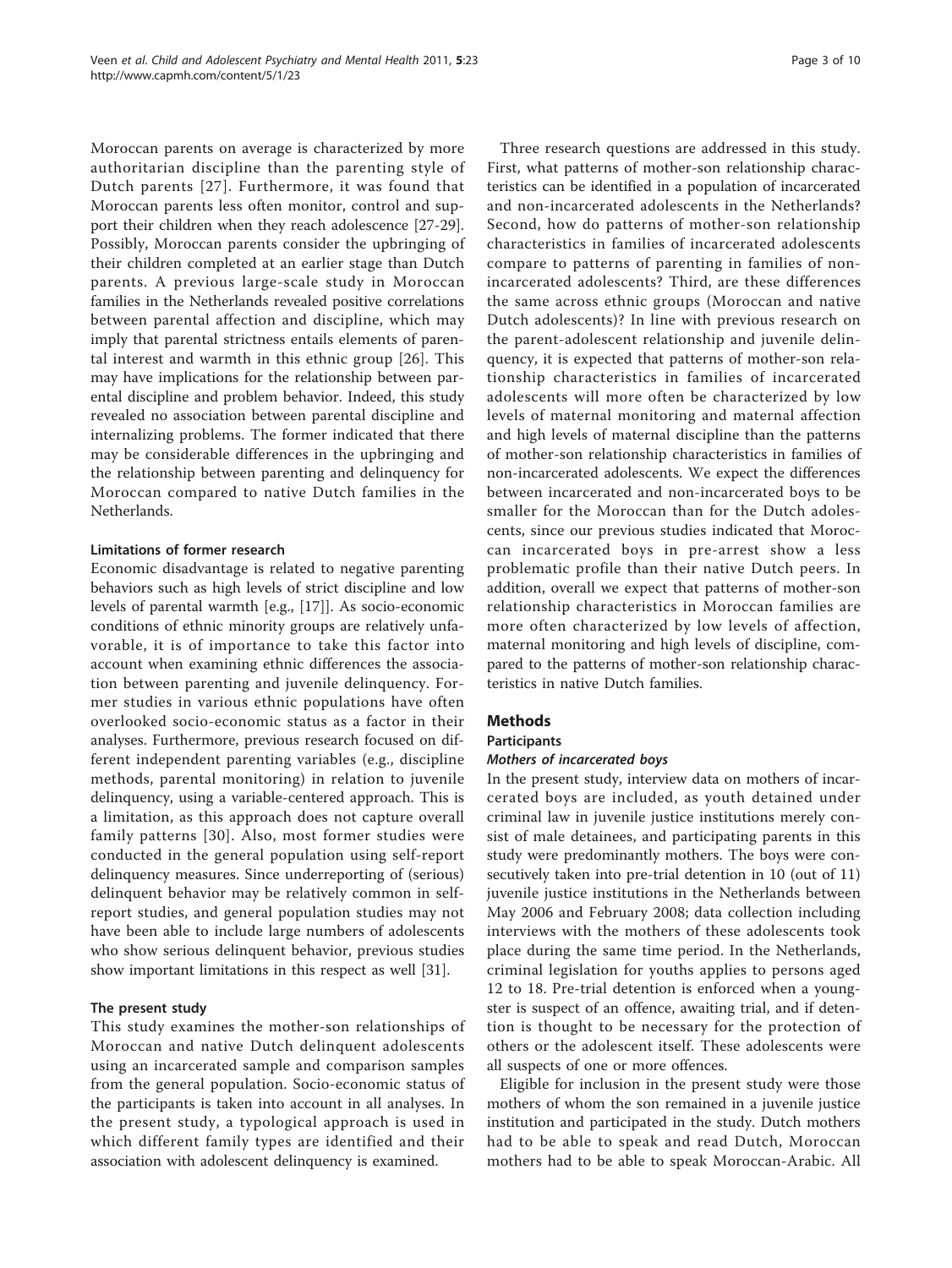mothers received a letter containing the aims of the present study. Dutch mothers were contacted by telephone to make an appointment for the interview which took place at the participants' home. Moroccan mothers were sent an introductory letter in Dutch and Moroccan-Arabic and within a couple of weeks a trained Moroccan interviewer visited the parents' home to request them to participate.

Data collection took place at the participants' homes, where questionnaires were handed over to the parent. The questionnaires were filled out by the Dutch mothers. For Moroccan mothers, the questionnaires had been translated into Moroccan-Arabic and to check the accuracy of the translation we performed an independent back translation into Dutch. Since Moroccan parents did not have to be able to read Moroccan-Arabic or Dutch in order to participate in an interview, the questions were read aloud and were filled out by the interviewers. Participants were assured of the confidentiality of their spoken and written responses and data were archived anonymously. Moreover, written informed consent was obtained from the participants. Participants received compensation (a gift certificate). The research protocol was approved by the Ethical Board of the Department of Social Sciences of Leiden University and the Ministry of Justice in the Netherlands. For a more detailed description of the data collection procedure see [[8\]](#page-8-0).

Initially, two-hundred seventy-three parents, fathers as well as mothers, were asked to participate in the study. Eighty-four parents refused to participate and 22 parents were not found at home by the interviewers. Thus in total, 167 parents were interviewed, which is a total response rate of 61% (response rate Dutch parents 50%, and response rate Moroccan parents 70%). Of these 167 parental interviews, 129 interviews were conducted with the mother and only these were used in the present study. Sixty-six mothers were of Moroccan origin (i.e., she or the father of her son was born in Morocco) and 63 mothers were of native Dutch origin. Since incomplete participation of the parents may have caused some bias in the findings of the present study, we tested if adolescents, whose parents completed the interview, scored significantly different on self-reported internalizing and externalizing problems as measured by the Youth Self-Report (version 1991), than adolescents whose parents did not participate in the study. No differences were found on internalizing problems  $(F =$ 0.392, df = 1,  $p = 0.53$ ) or externalizing problems (F = 1.106,  $df = 1$ ,  $p = 0.29$ ).

#### Moroccan immigrant parents in the general population

Data were used of interviews conducted with mothers originating from a larger study, in which a sample of 1,127 children aged 4 through 18 with at least one

parent born in Morocco, were randomly selected from municipal registers of Rotterdam and The Hague. Parents and adolescents were sent an introductory letter in Dutch and Arabic describing the aims of the study and within a couple of weeks a trained Moroccan interviewer visited the respondents' homes to request them to participate. Data collection took place at the participants' homes, where questionnaires were handed over to the parent. The questions were read aloud and filled out by the interviewers. Data collection took place from April 2001 to July 2002. A total of 819 parents participated in the total study (response rate 73%). In the present study mother-reported data of male adolescent participants, aged 13 through 18 ( $N = 116$ ), were used. The data collection procedure and in- and exclusion criteria are described in detail elsewhere [\[32\]](#page-9-0).

#### Dutch parents in the general population

Data were used of interviews with mothers that were collected as part of a national research on children/adolescents and their parents, 'Child-rearing in the Netherlands in the 90s'. The families were selected from a larger sample of 10,000 families representative of Dutch population and were first contacted by phone. In the phone conversation the general purpose of the study was explained and it was checked if the parents had an adolescent child. From all contacted families with adolescent children, 53% agreed to participate. Data collection took place from 1993 to 1995 at the participants' homes, where questionnaires were administered individually to adolescents, mothers, and fathers. The sample consisted of 508 families with adolescents aged 12 through 18. In the present study we used motherreported data of male adolescent participants who were in the age of 13 through 18 ( $N = 208$ ). The data collection procedure and in- and exclusion criteria are described in further detail elsewhere, see [\[11](#page-8-0)].

#### Measures

#### Mother-son relationship

To assess maternal parenting practices, two subscales of the Nijmegen Rearing Questionnaire [[33\]](#page-9-0) were used: Affection Expression and Discipline. Mothers were asked to indicate on a 6-point scale  $(1 = \text{highly disagree})$ to 6 = highly agree) whether they agreed with the items. Affection Expression consists of nine items which measure the extent to which the mother shows positive affection towards the child (e.g., 'I often tell my child that I love him/her'). Discipline consists of five items concerning different types of punishment used by the mother (e.g. 'Most of the time, when my child does something he/she is not allowed, I slap him/her', 'I punish my child by sending him/her to his/her room'). Maternal monitoring was measured by means of a sixitem instrument on a 4-point scale  $(1 = \text{nothing to } 4 =$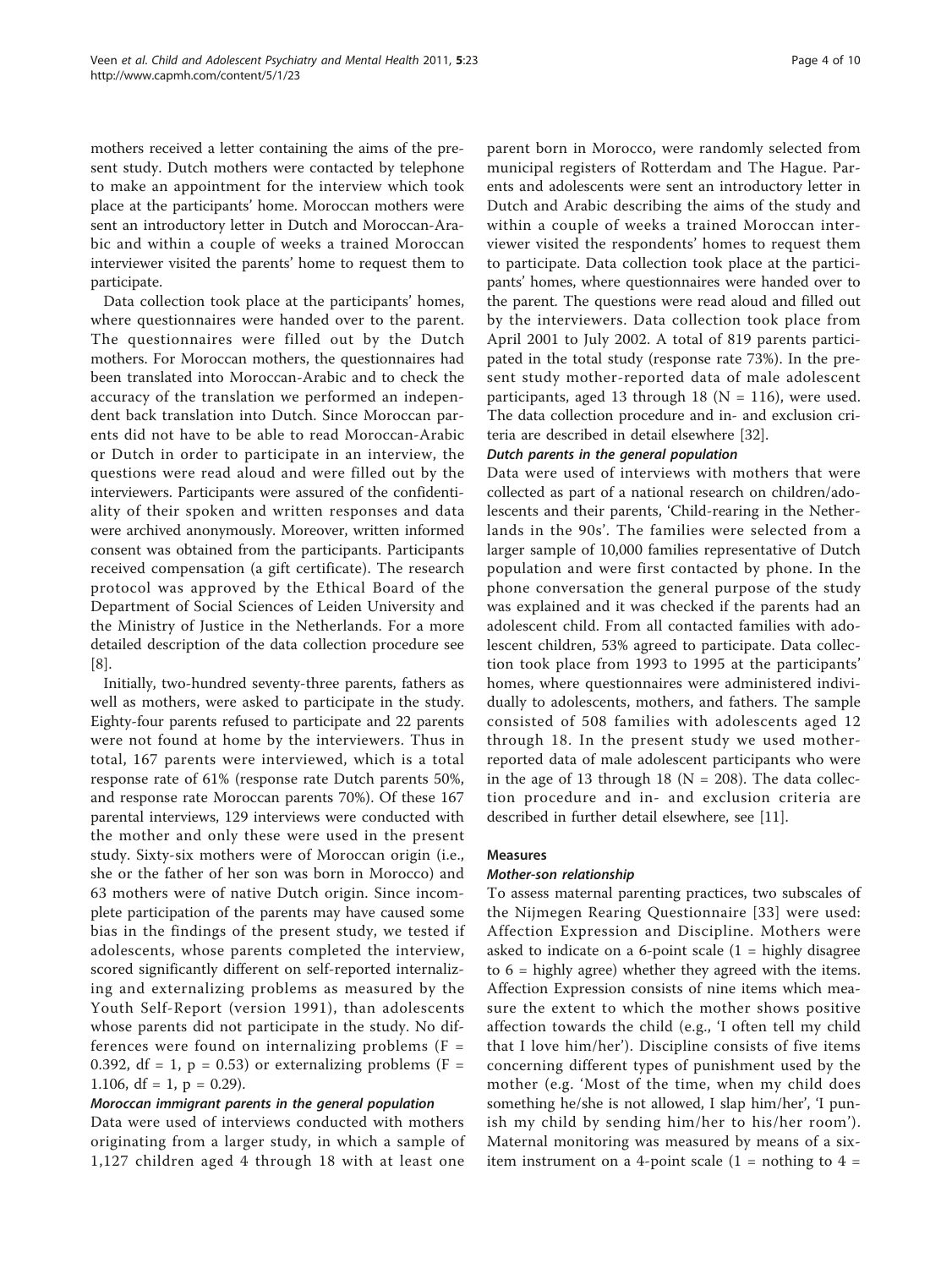everything). Mothers were asked to indicate how much they know about, for example, their child's friends, how their child spends free time or how their child spends money [\[34](#page-9-0)]. To assess the amount of conflicts between adolescents and their mothers, the Parent-Adolescent Conflict List [\[35](#page-9-0)] was used. Mothers were asked to indicate on a 5-point scale  $(1 =$  never to  $5 =$  very often) how often they quarrel with their son/daughter about 15 issues (e.g. 'academic achievement', 'curfew', 'home chores', 'son's/daughter's friends', etc.). Reliabilities of the Moroccan-Arabic translations of the scales were comparable to the reliabilities of the Dutch versions. The alphas of the Affection Expression scale were .84 for the Dutch version and .87 for the Moroccan-Arabic version. The alphas of the Discipline scale were .79 for the Dutch version and .86 for the Moroccan-Arabic version. The alphas of the Maternal monitoring scale were .83 for the Dutch version and .91 for the Moroccan-Arabic version.

In order to determine underlying dimensions of the Parent-Adolescent Conflict List, factor analysis was used. Exploratory factor analysis (i.e., Principal Component Analysis) revealed three factors (eigenvalues >1.0) and Varimax rotation (with Kaiser Normalization) showed three distinct factors. Factor 1 represented mother-child conflicts about issues outside the home, whereas Factor 2 represented mother-child conflicts about in-home issues, and Factor 3 represented one item (conflicts about son's girlfriend). The first two factors indicated a 46% explanation of the variance across all 15 items. As Factor 3 consisted of one item only, this item was not further used in the analyses. One item (conflicts about father's/mother's new partner) had low factor loadings on all extracted factors, this item was not retained. Thus, two underlying dimensions of the Parent-Adolescent Conflict List were used as two subscales: Conflicts about issues outside the home and Conflicts about in-home issues. Reliabilities of the two subscales were comparable for Dutch and Moroccan-Arabic versions; the alphas of the Conflicts about issues outside the home subscale were .82 for the Dutch version and .87 for the Moroccan-Arabic version, the alphas of the Conflicts about in-home issues subscale were .70 for the Dutch version and .80 for the Moroccan-Arabic version.

#### Educational level

Parental educational level was scored on a 4-point scale: 0 = elementary school or uncompleted elementary school, 1 = lower level of secondary or vocational education, 2 = medium level of secondary or vocational education and 3 = higher level of vocational education or university. The highest educational level of the father or the mother was used to score educational level of the family. For statistical analyses, the scores were classified into 'low educational level' (0-1), 'moderate educational level' (2) and 'high educational level' (3).

#### Statistical analyses

In order to identify different mother-son relationship types within the total sample of native Dutch and Moroccan parents of incarcerated and non-incarcerated adolescents, Latent Class Analysis (LCA) was used. LCA is a statistical method which is used to identify a set of mutually exclusive latent classes that account for the distribution of cases that occur within a cross tabulation of observed variables [\[36](#page-9-0)]. In other words, the purpose of a LCA is to find the smallest number of classes of individuals with similar patterns of, in this case motherson relationships, which can explain associations of a set of variables. The parameters in a LCA model are class specific symptom profiles (which give the probabilities of a set of items for a particular class) and latent class probabilities (which estimate the likelihood for individuals to belong to each of the classes). Individuals are classified to the group with their highest class probability. The number of latent classes is determined by testing the goodness of fit of models with N latent classes using the Vuong-Lo-Mendell-Rubin likelihood ratio test and goodness of indices such as the Akaike Information Criterion, the Bayesian Information Criterion and Entropy. Latent Class Analyses were conducted in the software package Mplus version 5. To test the representation of native Dutch and Moroccan mothers of incarcerated and non-incarcerated adolescents in each of the classes, Chi-square tests were used. In order to identify the relationship of incarceration of the child and ethnicity on each of the mother-son relationship types, logistic regression analyses were conducted. Interaction effects between incarceration and ethnicity on motherson relationships were tested using logistic regression analyses.

#### Results

#### **Descriptives**

Table [1](#page-5-0) shows descriptive statistics and differences in the mean scores on the mother-son relationship characteristics between each subsample. These characteristics differed significantly between the samples: Discipline (F  $= 20.847$ , df  $= 3$ ,  $p < 0.01$ ); Affection Expression (F  $=$ 4.951, df = 3,  $p < 0.01$ ); Monitoring (F = 8.529, df = 3,  $p$ )  $<$  0.01); Conflicts about issues outside the home (F = 6.971, df = 3,  $p < 0.01$ ); Conflicts about in-home issues  $(F = 24.561, df = 3, p < 0.01).$ 

#### Mother-son relationship types

Latent Class Analysis was performed based on mother-son relationship characteristics using the standardized scores (Z-scores) of each participant on the following scales: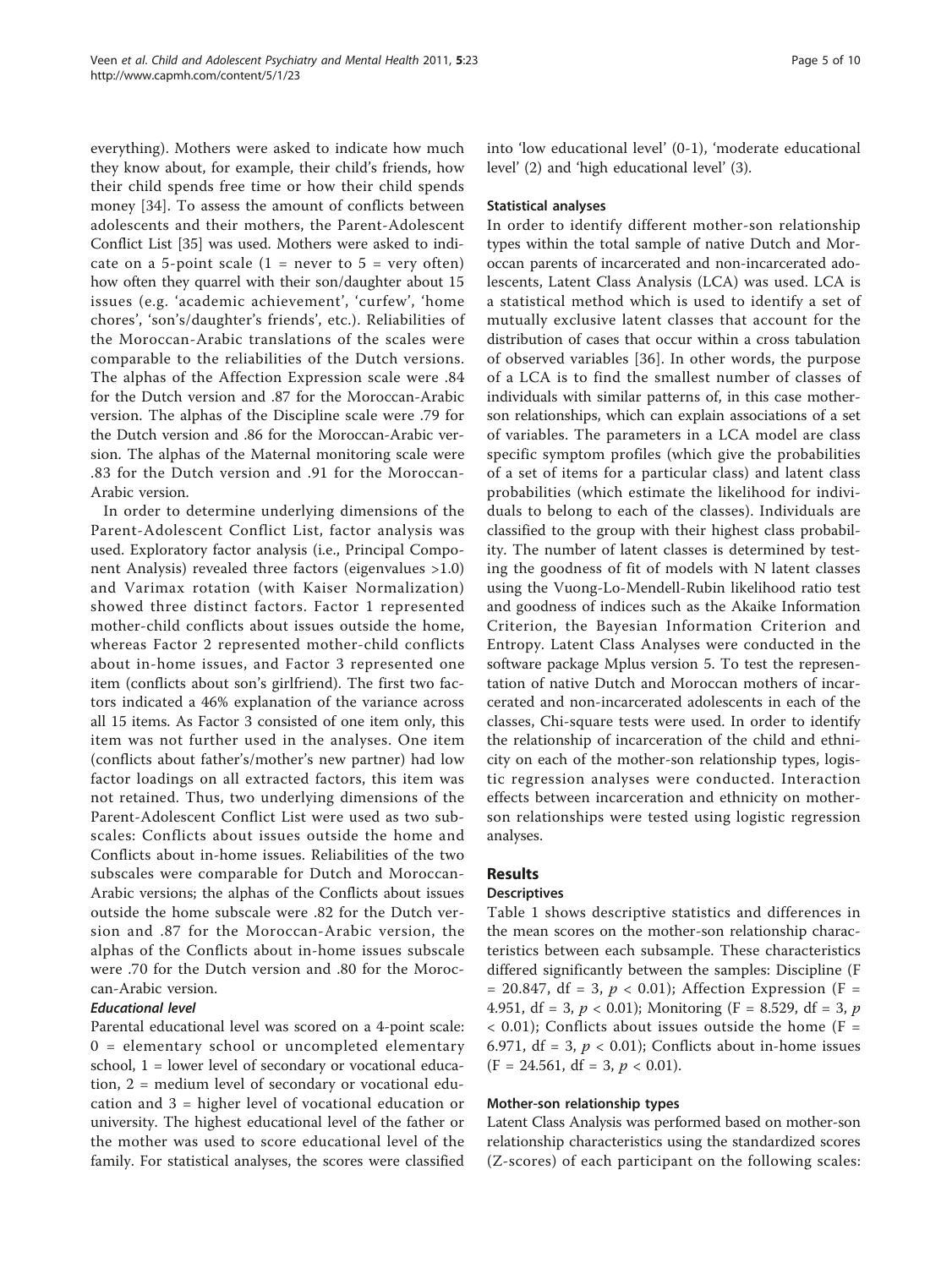|                               | ND.<br>$N = 208$ | NM<br>$N = 116$      | ID<br>$N = 63$                     | IM<br>$N = 66$            | Range (Min - Max) | Skew-ness | <b>Kurtosis</b> |
|-------------------------------|------------------|----------------------|------------------------------------|---------------------------|-------------------|-----------|-----------------|
| Affection Expression          | $38.75^a$ (7.57) | $36.38b$ (10.30)     | $35.90^{b,c}$ (8.84)               | $40.47a$ (8.27)           | 45<br>$(9 - 54)$  | $-570$    | .127            |
| Discipline                    | $14.67a$ (5.16)  | $18.36^{b}$ (7.65)   | $17.14^{b}$<br>(6.30)              | $21.41^{\circ}$<br>(7.97) | 25<br>$(5 - 30)$  | $-0.044$  | $-909$          |
| Monitoring                    | $19.82a$ (2.22)  | $18.20^{b,c}$ (4.28) | $17.58^{\circ}$ (3.90)             | $19.07^{a,b}$ (5.42)      | 18<br>$(6 - 24)$  | $-967$    | 1.242           |
| Conflicts issues outside home | $14.56a$ (4.66)  | $15.13^a$ (6.44)     | $17.49b$ (6.26)                    | $17.56b$ (7.77)           | 28<br>$(7 - 35)$  | .701      | .169            |
| Conflicts in-home issues      | $13.72a$ (3.82)  | $11.59^b$ (4.62)     | $12.89^{\text{a},\text{c}}$ (4.11) | $8.94^d$ (4.01)           | 24<br>$(6 - 30)$  | .575      | .105            |

<span id="page-5-0"></span>Table 1 Descriptives and mean scores (SD) on the mother-son relationship characteristics for each subsample

Note. ND = Non-incarcerated Dutch, NM = Non-incarcerated Moroccan, ID = Incarcerated Dutch, IM = Incarcerated Moroccan; a,b,c,d Different superscripts refer to significant differences (p < 0.05) between the groups (within rows), tested by means of MANOVA.

Monitoring, Discipline, Affection Expression, Conflicts about issues outside home and Conflicts about in-home issues. LCA showed a significant three-class model for the total group of native Dutch and Moroccan mothers (of incarcerated adolescents and non-incarcerated adolescents), which was the best fitting LCA-solution according to the Vuong-Lo-Mendell-Rubin likelihood ratio test ( $p <$ 0.05). The Akaike Information Criterion and the Bayesian Information Criterion were both lower for the three-class model (AIC = 6241.991 and BIC = 6332.541) than for the two-class model (AIC = 6308.574 and BIC = 6374.428), indicating a more parsimonious solution. A four-class model did not improve the LCA-solution. Also, the Entropy of the three-class model was satisfactory (0.75), indicating a good model as well. The average class probabilities were high (.84 - .90), which indicated that the participants were properly classified to their latent class. Figure 1 shows the standardized scores on each motherson relationship characteristic for Class 1. Class 1 (8% of 453 participants) was characterized by extreme low scores on monitoring, indicating a very low awareness in mothers of their child's affairs, low scores on affection expression

and average scores on conflicts with child about issues outside the home. This class was also characterized by slightly below average scores on conflicts with the child about in-home issues and almost average scores on discipline. Class 1 therefore, could be termed neglectful mother-son relationship. Class 2 (64% of 453 participants) was characterized by above average scores on monitoring, below average scores on conflicts with the child (on inhome issues and issues outside the home) and almost average scores on affection expression and discipline. Class 2 therefore was termed low-conflict mother-son relationship, see Figure 2. Class 3 (28% of 453 participants) was characterized by high scores on conflicts with the child about in-home issues and issues outside the home, somewhat above average scores on discipline, but slightly below average scores on monitoring and average scores on affection expression. Class 3 was termed high-conflict mother-son relationship, see Figure [3.](#page-6-0)

#### Mother-son relationship types and population samples

The neglectful mother-son relationship type was predominantly found in the Moroccan incarcerated



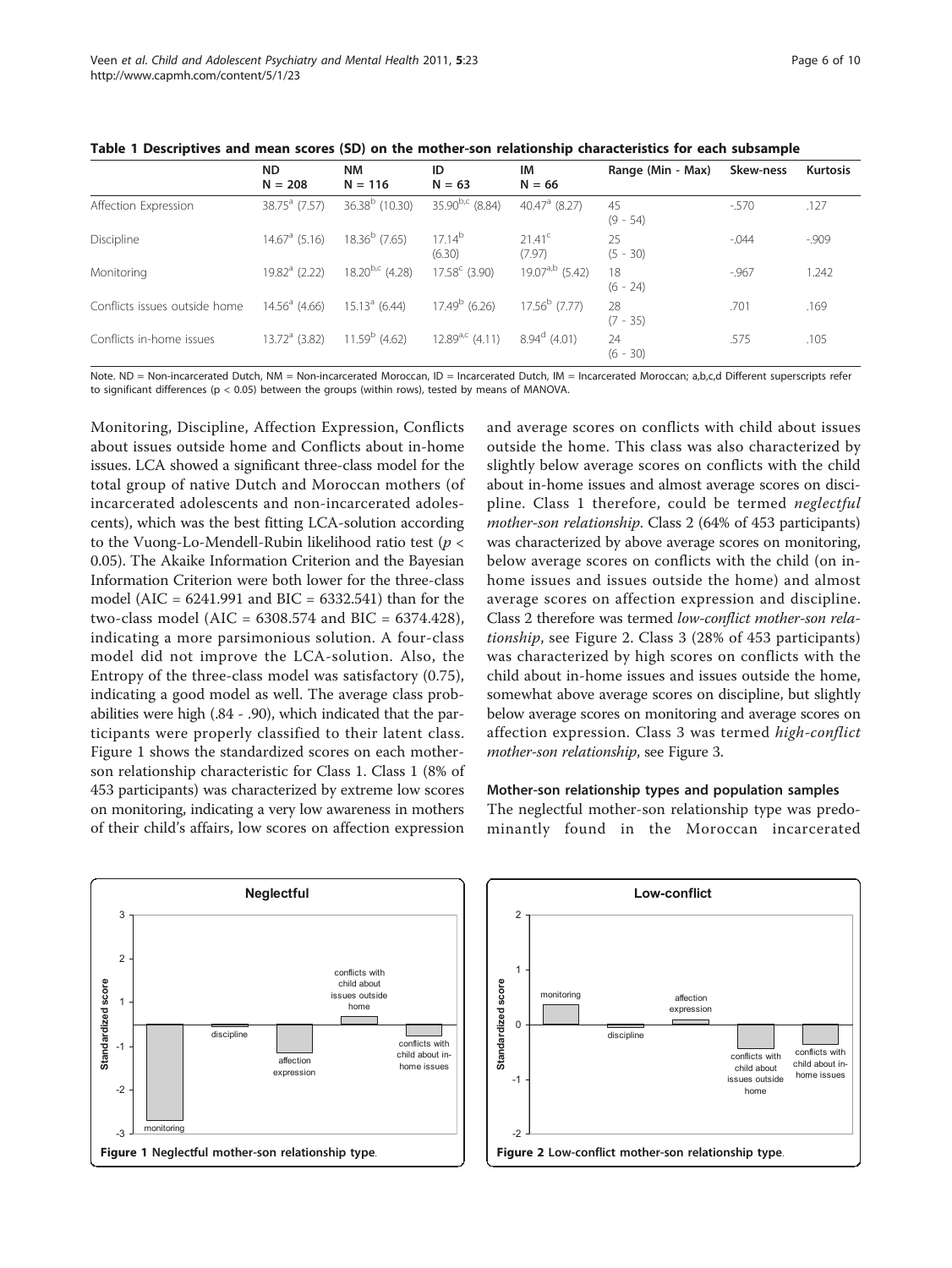<span id="page-6-0"></span>Veen et al. Child and Adolescent Psychiatry and Mental Health 2011, 5:23 http://www.capmh.com/content/5/1/23



population (15,2%), the Moroccan non-incarcerated population (12,9%), and in the native Dutch incarcerated population (9,5%), see Table 2. In the native Dutch nonincarcerated population, only 1,0% of the mothers reported this mother-son relationship type (Chi = 24.3,  $df = 3$ ,  $p = 0.00$ ). The low-conflict mother-son relationship type was found in 75,5% of the Dutch families in the non-incarcerated population and in 57,1% of the Dutch families with an incarcerated son (Chi = 11.2, df  $= 3, p = 0.01$ . The high-conflict mother-son relationship type was predominantly (33,3%) found in the Dutch incarcerated population (Chi = 3.1, df = 3,  $p =$ 0.38).

Logistic regression analyses were conducted to identify the direct relationships between ethnicity and incarceration of the child with the three mother-son relationship types, see Table [3](#page-7-0). Initially, our bivariate analyses showed that incarcerated boys were more likely to have a neglectful mother-son relationship and that non-incarcerated boys were more likely to have a low-conflict relationship with their mother. When ethnicity, educational level of the parents, single-parenting and age of the child were included in the multiple regression models, these effects did not remain significant. Next, ethnicity was significantly related to the neglectful motherson relationship type. Mothers of Moroccan origin were (nearly five times) more likely to report this type of mother-son relationship, and this effect ( $OR = 3.91$ , CI

Table 2 Representation of mother-son relationship types in population samples

|                      |         | Neglectful |             | Low-conflict                                 | High-conflict |         |  |  |
|----------------------|---------|------------|-------------|----------------------------------------------|---------------|---------|--|--|
|                      |         |            |             | Dutch Moroccan Dutch Moroccan Dutch Moroccan |               |         |  |  |
| Non-<br>incarcerated | 10%     | 129%       |             | 75.5% 62.1%                                  | 23.6% 25.0%   |         |  |  |
| Incarcerated         | $9.5\%$ | 15 2%      | 57.1% 63.6% |                                              | 33.3% 21.2%   |         |  |  |
| Total                | 3.0%    | 13.7%      | 71 2%       | 62.6%                                        | 25.8%         | - 23.6% |  |  |

1.45-10.56,  $p = 0.01$ ) remained significant when all other variables were included in the multiple regression model.

In addition, interaction effects of incarceration and ethnicity to the three mother-son relationship types were tested, see Table 2. Only for Dutch native families, incarcerated boys more often had a neglectful motherson relationship than boys who were not incarcerated (OR = 7.27, CI = 1.24-42.56,  $p = 0.03$ ), whereas no such differences were found for families of Moroccan origin (OR = 1.13, CI = 0.46-2.76,  $p = 0.79$ ). Similarly, incarceration of the child was significantly related to a lowconflict mother-son relationship in Dutch families (OR  $= 0.47$ , CI = 0.25-0.89,  $p = 0.02$ ), i.e., mothers of nonincarcerated children more often reported a low-conflict mother-son relationship type. This effect was not found in families of Moroccan origin (OR =  $1.06$ , CI =  $0.55$ -2.05,  $p = 0.86$ ).

#### **Discussion**

The purpose of this study was to examine differences in patterns of mother-son relationship characteristics between families of incarcerated and non-incarcerated adolescents, and to examine these differences across ethnic groups (Moroccan and native Dutch families). Using Latent Class Analysis, a three class model of mother-son relationships was found: a low-conflict mother-son relationship type, a high-conflict mother-son relationship type, and a *neglectful* mother-son relationship type. It was found that the low-conflict mother-son relationship type, characterized by relatively low levels of mother-son conflicts, above average monitoring, and average affection and discipline, was most common in all populations (i.e., incarcerated, non-incarcerated, native Dutch and Moroccan families), but was found most often in native Dutch families of non-incarcerated boys. The high-conflict mother-son relationship type, characterized by high levels of mother-son conflicts and average affection was found in about a quarter of all populations, and was slightly more prevalent in the Dutch incarcerated sample than in the other samples. Finally, the neglectful mother-son relationship, which indicated a low awareness in mothers of their child's affairs and little affection, was found in a small percentage of all populations, but was virtually absent in the Dutch native non-incarcerated sample.

In line with previous research on the parent-adolescent relationship and juvenile delinquency, it was expected that mother-son relationship types in families of incarcerated adolescents would be more often characterized by low levels of maternal monitoring and maternal affection and high levels of maternal discipline than these types in families of non-incarcerated adolescents. Indeed, the neglectful mother-son relationship was less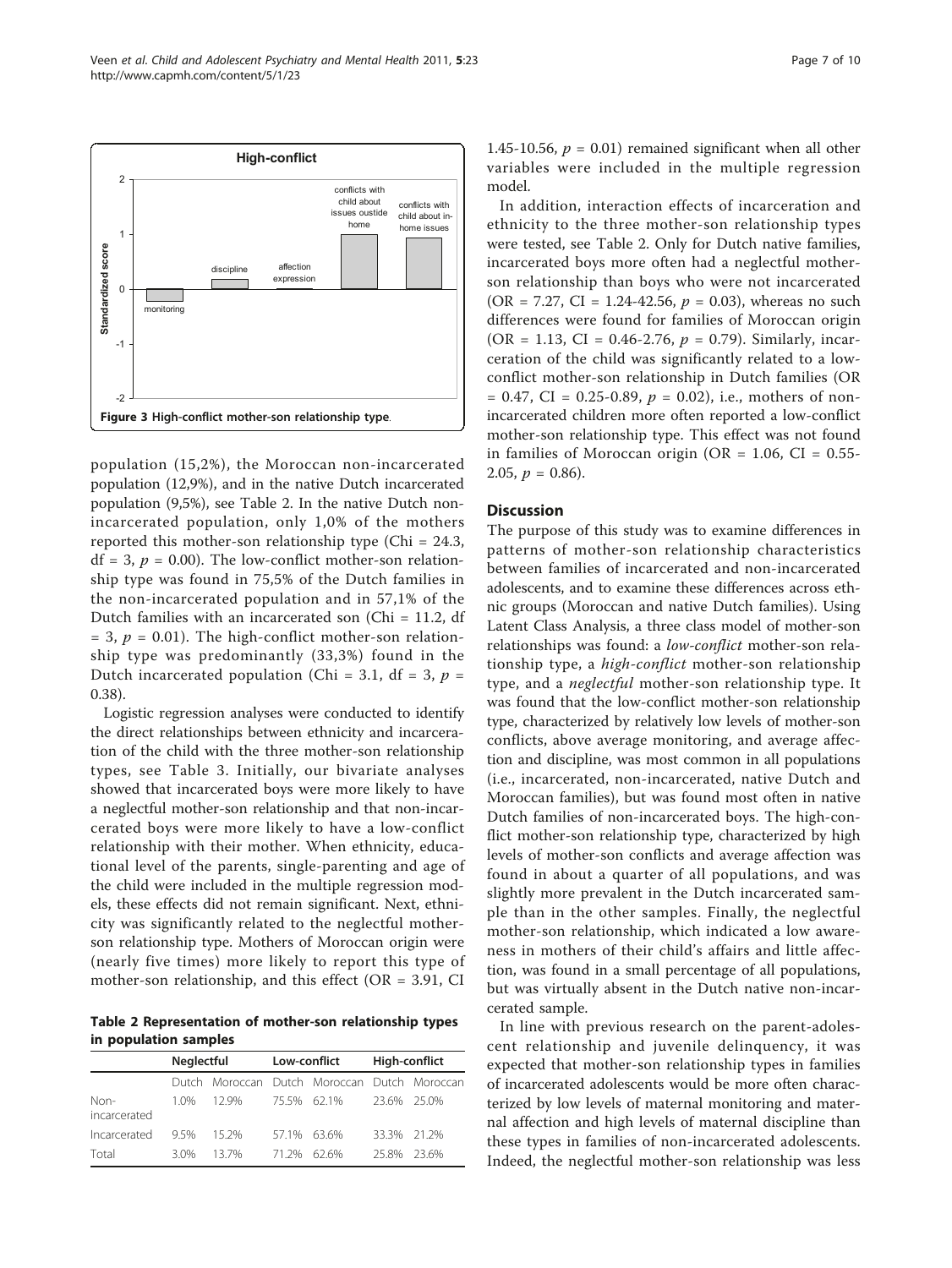|                                  | <b>Neglectful</b> |                         |                       |                   | Low-conflict             |               |                       |           | High-conflict    |               |                       |                   |
|----------------------------------|-------------------|-------------------------|-----------------------|-------------------|--------------------------|---------------|-----------------------|-----------|------------------|---------------|-----------------------|-------------------|
|                                  | <b>Bivariate</b>  |                         | Multiple <sup>1</sup> |                   | <b>Bivariate</b>         |               | Multiple <sup>1</sup> |           | <b>Bivariate</b> |               | Multiple <sup>1</sup> |                   |
| Factor                           | OR                | CI 95%                  | OR                    | CI <sub>95%</sub> | <b>OR</b>                | CI 95%        | <b>OR</b>             | CI 95%    | OR               | CI 95%        | OR                    | CI <sub>95%</sub> |
| Incarceration                    | $2.56*$           | 1 25-5 23               |                       | 0.79-3.71         | $0.63*$                  | $0.41 - 0.97$ | 0.70                  | $044-110$ |                  | 0.74-1.87     |                       | $0.78 - 2.08$     |
| Ethnicity                        | $5.24*$           | 231-1189                | $3.91*$               | 1.45-10.56        | 0.68                     | $0.46 - 1.01$ | 0.87                  | $054-141$ | 0.89             | $0.57 - 1.38$ | 0.73                  | $043 - 123$       |
| Ethnicity $\times$ incarceration | $\sim$            | $\sim 100$ km s $^{-1}$ | $0.14*$               | $0.02 - 0.92$     | $\overline{\phantom{a}}$ |               | 222 <sup>NB</sup>     | 093-533   | $\sim$           |               | በ 52                  | 0 20-1 35         |

<span id="page-7-0"></span>Table 3 Main- and interaction effects of incarceration and ethnicity to mother-son relationship types

Note.  $*_p$  < 0.05;  $^{NB}$ p = 0.07; <sup>1</sup>Multiple logistic regression analyses are controlled for age of the child, educational level of the parents, single-parenting; Ethnicity (native Dutch = 0, Moroccan = 1, reference category = native Dutch), Incarceration (non-incarcerated = 0, incarcerated = 1, reference category = nonincarcerated).

likely to be reported by native Dutch mothers of nonincarcerated adolescents than by native Dutch mothers of incarcerated adolescents. However, in contrast to our expectations, a mother-son relationship type characterized by high levels of maternal *discipline* was not found in the present study. For Moroccan families, the absence of a mother-son relationship type comprising high disciplining, may reflect a change in maternal parenting behavior over time, i.e., when their children reach adolescent age. For instance, previous small-scale research showed that Moroccan parents less often monitor and control their children when they reach adolescence [[27](#page-9-0)-[29](#page-9-0)]. Finally, the high-conflict mother-son relationship type, which indicated the presence of mother-son conflicts, was only slightly more prevalent among families of incarcerated adolescents.

For Moroccan families no associations were found between the neglectful mother-son relationship type and incarceration, but a Moroccan background as such was found to be associated with the neglectful mother-son relationship type, even when taking the educational level of the parents, single-parenting, and incarceration of the child into account. In fact, the neglectful mother-son relationship type was clearly present in a small percentage (14%) of Moroccan families. These findings are in line with previous small-scale, qualitative research, which showed that the mother-son relationship of Moroccan mothers and their sons is sometimes characterized by little support and control [[27,29\]](#page-9-0). This may be explained by the fact that Moroccan parents consider the upbringing of their sons completed at an earlier age than Dutch parents.

This study is the first to examine ethnic differences in the association between mother-adolescent relationships and juvenile delinquency using an incarcerated sample and comparison samples of non-incarcerated adolescents. Some limitations of this study should be noted. First, the cross-sectional nature of the study makes it difficult to examine causal pathways regarding ethnic differences in mother-son relationships and juvenile delinquency. Second, the identification of mother-son relationship types was based on self-report instruments and may to some extent have been subject to social

desirability (i.e., biased self-presentation). However, in contrast to most studies on ethnic differences in mother-son relationships and juvenile delinquency, a four-group design was used. As such, it was possible to control for a general social desirability tendency by making comparisons between Moroccan families of incarcerated adolescents and Moroccan families of nonincarcerated adolescents. Third, in the present study only mothers were included. This means that the role of the father in the parent-child relationship was not examined. Since maternal and paternal parenting behaviors may have differential effects on adolescent behavior, future research should examine these effects on delinquent behavior across ethnic groups. In addition, it would also be desirable to include data on the parentchild relationship from multiple sources, such as adolescent-reports and father-reports. Finally, in the present study, data from different comparison samples were used in order to examine associations between motherson relationship types, ethnicity and incarceration. It should be noted that the data were collected at different points in time, with data on non-incarcerated boys preceding the data on the incarcerated boys with five to six years (i.e., non-incarcerated Moroccan sample) and with 11 to 13 years (i.e., non-incarcerated native Dutch sample). This means that the time differences between data collection in the different samples may have affected findings.

#### Conclusions

Our findings indicated that mother-son relationship types of incarcerated Moroccan adolescents and nonincarcerated Moroccan adolescents are rather comparable. This is in line with previous studies which revealed that Moroccan adolescents in pre-trial arrest in the Netherlands represent an offender type characterized by less serious offending behavior and less mental health problems than native Dutch adolescent offenders. Finally, in the present study, a neglectful mother-son relationship was found to be more prevalent among Moroccan than among native Dutch families: in oneseventh of the Moroccan families a neglectful motherson relationship was reported. It seems likely that boys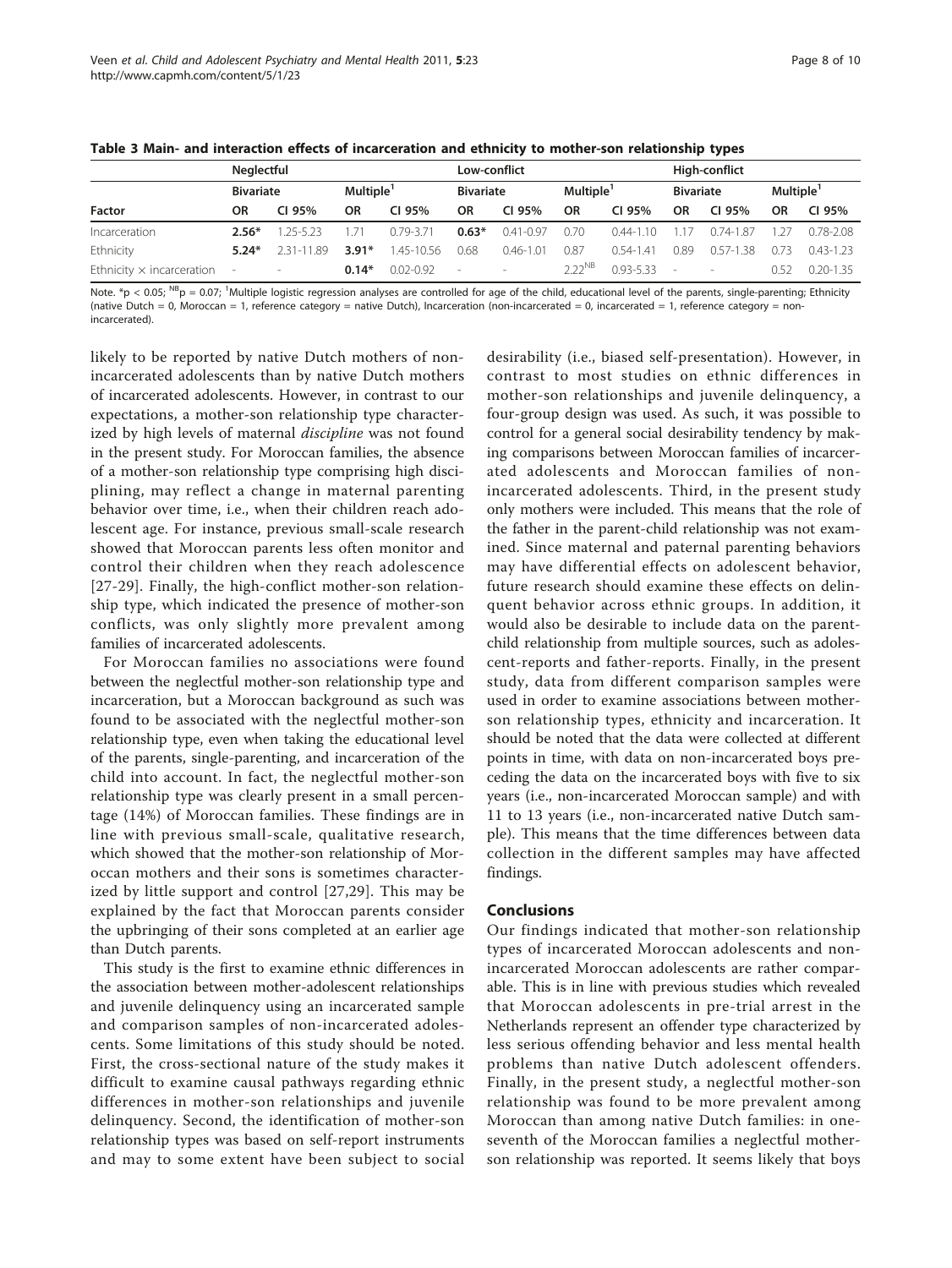<span id="page-8-0"></span>brought up in these families are at an increased risk of a problematic development, as could be reflected in the substantial overrepresentation of this group in youth detention. This implies that support is warranted for these boys.

#### Acknowledgements

This work was supported by a grant from the Netherlands Organization for Scientific Research (NWO) and Utrecht University. The article processing charge (APC) of this manuscript has been funded by the Deutsche Forschungsgemeinschaft (DFG).

#### Author details

<sup>1</sup>Leiden University, Clinical Child and Adolescent Studies, P.O. Box 9555, 2300 RB, Leiden, The Netherlands. <sup>2</sup>Department of Interdisciplinary Social Sciences, Utrecht University, The Netherlands; P.O. Box 80140, 3508 TC, Utrecht, The Netherlands. <sup>3</sup>VU University Medical Centre, Amsterdam, The Netherlands; PO Box 7057, 1007 MB, Amsterdam, The Netherlands; Leiden University, Faculty of Law, Leiden, The Netherlands. <sup>4</sup>Department of Child and Adolescent Studies, Utrecht University, The Netherlands; P.O. Box 80140, 3508 TC, Utrecht, The Netherlands. <sup>5</sup>Verwey-Jonker Institute, Utrecht, The Netherlands; Kromme Nieuwegracht 6, 3512 HG, Utrecht, The Netherlands.

#### Authors' contributions

VV participated in the design of the study, carried out the data-collection, performed the statistical analysis and drafted the manuscript. GS conceived of the study, and participated in its design and coordination, provided comparison data and helped to draft the manuscript. TD helped to draft the manuscript. MD provided comparison data and critically revised the manuscript for important intellectual content. TP critically revised the manuscript for important intellectual content. WV helped conceive of the study, participated in its design and coordination and helped to draft the manuscript. All authors read and approved the final manuscript.

#### Authors' information

Violaine Veen is an Assistant Professor at the Department of Clinical Child and Adolescent Studies of Leiden University. Her research interests include the development of delinquent behavior and risk factors of delinquency. Her Ph.D. research was to examine the mechanisms leading to delinquent behavior in Moroccan youth, one of the largest ethnic minority groups in the Netherlands.

Gonneke Stevens is an Assistant Professor at the Department of Interdisciplinary Social Sciences of Utrecht University. She received her Ph.D. in Child & Adolescent Psychiatry at the Erasmus MC/Sophia, Rotterdam. Her research interests concern the psychological development of immigrant children and adolescents.

Theo Doreleijers is professor of child and adolescent psychiatry at the VU University Medical Centre and training professor at the Academic Centre of Child and Adolescent Psychiatry de Bascule in Amsterdam, and he is professor of forensic psychiatry at the Faculty of Law, Leiden University. He is also chairman of EFCAP, the European Association for Forensic Child and Adolescent Psychiatry and Psychology.

Maja Deković is full professor at the Department of Child and Adolescent Studies of the Utrecht University. Her research interests include development of problem behavior, parent-child relationships, family interaction and effects of family-based interventions.

Trees Pels is professor at the Department of Psychology and Education of VU University in Amsterdam, and senior researcher at the Verwey-Jonker Institute in Utrecht, where she leads the research programme Diversity. Her field of study is the socialization and development of minority children at home and at school and the interaction between their families, peer group and other socializing agents and institutions.

Wilma Vollebergh is full professor at the Department of Interdisciplinary Social Sciences at the Faculty of Social and Behavioural Sciences of Utrecht University. She is heading the research programme on Youth in Changing Cultural Contexts. Her research interests include mental health, risk behavior and substance (ab)use in adolescents.

#### Competing interests

The authors declare that they have no competing interests.

Received: 28 March 2011 Accepted: 29 June 2011 Published: 29 June 2011

#### References

- 1. Engen RL, Steen S, Bridges GS: Racial disparities in the punishment of youth: A theoretical and empirical assessment of the literature. Social Problems 2002, 49(2):194-220.
- Rodney HE, Tachia HR: Over-representation of minorities in the juvenile justice system: Three counties in rural Texas. Federal Probation 2004. 68(3):44-48.
- 3. Sickmund M, Sladky TJ, Kang W: Census of Juveniles in Residential Placement Databook 2008.
- 4. Tonry M: Ethnicity, crime, and immigration. In Ethnicity, crime, and immigration: comparative and cross-national perspectives. Edited by: Tonry M. Chicago: The University of Chicago Press; 1997:.
- 5. Boendermaker L: Jongeren in justitiële behandelinrichtingen [Youths in juvenile justice treatment institutions]. 1995.
- 6. Veen VC, Stevens GWJM, Doreleijers TA, Vollebergh WA: Moroccan adolescent suspect offenders in the Netherlands: Ethnic differences in offender profiles. Psychology, Crime and Law 2011, 1-17, iFirst.
- 7. Van der Vinne H: Geweld in vermogensdelicten: Een dieptestudie op basis van de WODC-strafrechtmonitor [Violence in property offences: An in-depth study based on the WODC Criminal law monitor]. 1999.
- 8. Veen VC, Stevens GWJM, Doreleijers TA, van der Ende J, Vollebergh WA: [Ethnic differences in mental health among incarcerated youths: Do](http://www.ncbi.nlm.nih.gov/pubmed/21716133?dopt=Abstract) [Moroccan immigrant boys show less psychopathology than native](http://www.ncbi.nlm.nih.gov/pubmed/21716133?dopt=Abstract) [Dutch boys?](http://www.ncbi.nlm.nih.gov/pubmed/21716133?dopt=Abstract) European Child & Adolescent Psychiatry 2010, 19(5):431-440.
- 9. Deković M, Wissink IB, Meijer AM: [The role of family and peer relations in](http://www.ncbi.nlm.nih.gov/pubmed/15475043?dopt=Abstract) [adolescent antisocial behaviour: comparison of four ethnic groups.](http://www.ncbi.nlm.nih.gov/pubmed/15475043?dopt=Abstract) J Adolesc 2004, 27(5):497-514.
- 10. Gorman-Smith D, Tolan PH, Henry DB: A developmental-ecological model of the relation of family functioning to patterns of delinquency. Journal of Quantitative Criminology 2000, 16(2):169-198.
- 11. Deković M: Parent-Adolescent Conflict: Possible Determinants and Consequences. International Journal of Behavioral Development 1999, 23(4):977-1000.
- 12. Lahey BB, Van Hulle CA, D'Onofrio BM, Rodgers JL, Waldman ID: [Is parental](http://www.ncbi.nlm.nih.gov/pubmed/18214666?dopt=Abstract) [knowledge of their adolescent offspring](http://www.ncbi.nlm.nih.gov/pubmed/18214666?dopt=Abstract)'s whereabouts and peer [associations spuriously associated with offspring delinquency?](http://www.ncbi.nlm.nih.gov/pubmed/18214666?dopt=Abstract) Journal of Abnormal Child Psychology 2008, 36(6):807-823.
- 13. Patterson GR, Stouthamer-Loeber M: [The correlation of family](http://www.ncbi.nlm.nih.gov/pubmed/6488958?dopt=Abstract) [management practices and delinquency.](http://www.ncbi.nlm.nih.gov/pubmed/6488958?dopt=Abstract) Child Development 1984, 55:1299-1307.
- 14. Sampson RJ, Laub JH: [Urban Poverty and the Family Context of](http://www.ncbi.nlm.nih.gov/pubmed/8013238?dopt=Abstract) [Delinquency - a New Look at Structure and Process in a Classic Study.](http://www.ncbi.nlm.nih.gov/pubmed/8013238?dopt=Abstract) Child Development 1994, 65(2):523-540.
- 15. Rudy D, Grusec JE: Correlates of authoritarian parenting in individualist and collectivist cultures and implications for understanding the transmission of values. Journal of Cross-Cultural Psychology 2001, 32(2):202-212.
- 16. Deater-Deckard K, Dodge KA, Bates JE, Pettit GS: Physical discipline among African American and European American mothers: Links to Children's Externalizing Behaviors. Developmental Psychology 1996, 32(6):1065-1072.
- 17. Barnett MA: [Economic disadvantage in complex family systems:](http://www.ncbi.nlm.nih.gov/pubmed/18491229?dopt=Abstract) [Expansion of family stress models.](http://www.ncbi.nlm.nih.gov/pubmed/18491229?dopt=Abstract) Clinical Child and Family Psychology Review 2008, 11(3):145-161.
- 18. Bird HR, Canino GJ, Davies M, Zhang HY, Ramirez R, Lahey BB: [Prevalence](http://www.ncbi.nlm.nih.gov/pubmed/11761281?dopt=Abstract) [and correlates of antisocial behaviors among three ethnic groups.](http://www.ncbi.nlm.nih.gov/pubmed/11761281?dopt=Abstract) Journal of Abnormal Child Psychology 2001, 29(6):465-478.
- 19. Cernkovich SA, Giordano PC: Family relationships and delinquency. Criminology 1987, 25(2):295-321.
- 20. Smith C, Krohn MD: Delinquency and Family-Life among Male-Adolescents - the Role of Ethnicity. Journal of Youth and Adolescence 1995, 24(1):69-93.
- 21. Vazsonyi AT, Pickering LE: The importance of family and school domains in adolescent deviance: African American and Caucasian youth. Journal of Youth and Adolescence 2003, 32(2):115-128.